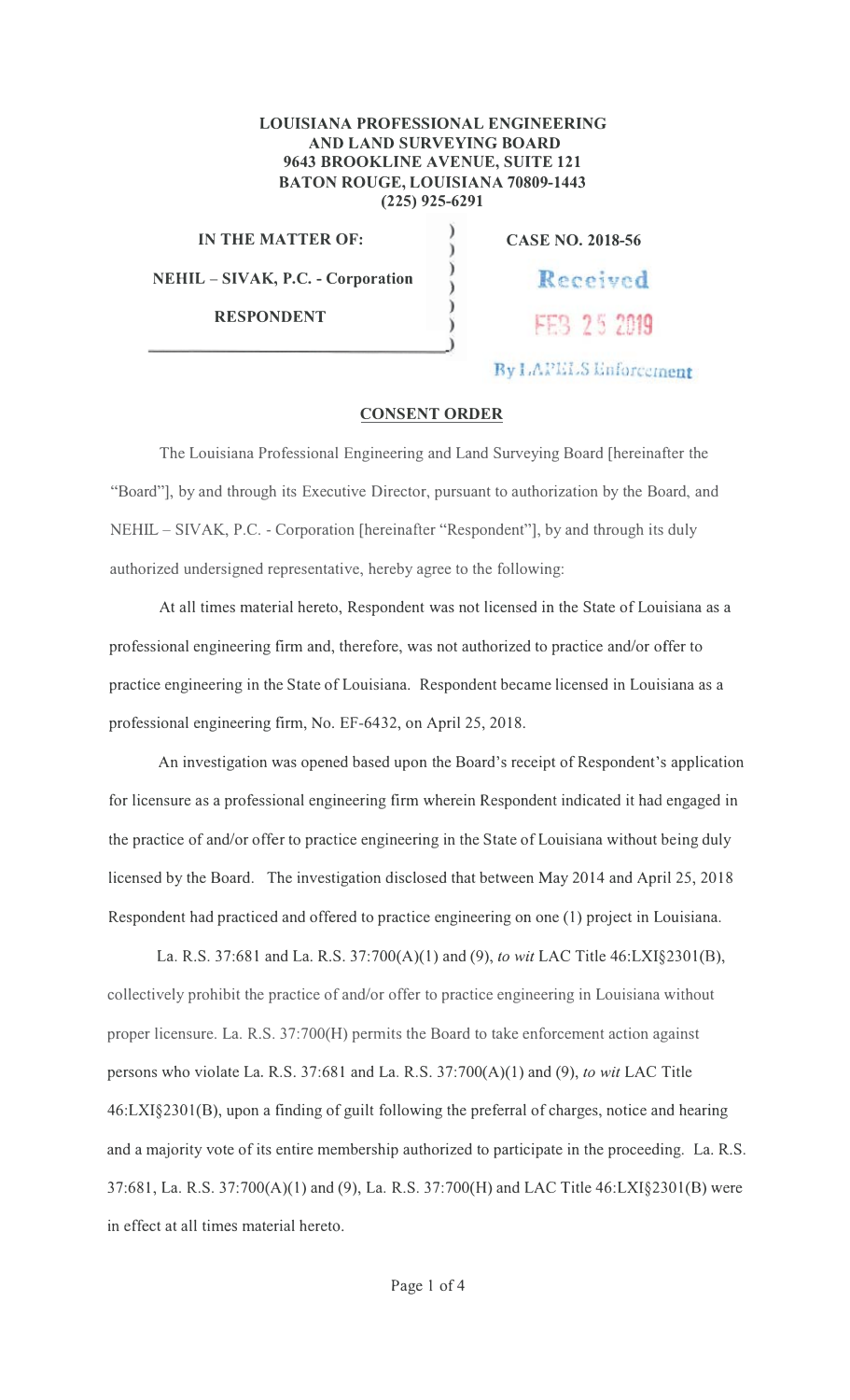It is undisputed that (a) at all times material hereto, Respondent was not licensed in Louisiana as a professional engineering firm and, therefore, not authorized to practice and/or offer to practice engineering in Louisiana, and (b) between May 2014 and April 25, 2018 Respondent practiced and offered to practice engineering on one (1) project in Louisiana without proper licensure.

By letter dated August 31, 2018, the Board gave notice to Respondent that it was considering the preferral of charges against Respondent on the grounds that Respondent may have violated La. R.S. 37:681, La. R.S. 37:700(A)(1) and (9), and LAC Title 46:LXI§2301(B), relative to practicing and/or offering to practice engineering without proper licensure.

Wishing to dispense with the need for further enforcement action and to conclude the instant proceeding without further delay and expense, for the purpose of this proceeding only, Respondent and the Board do hereby enter into this Consent Order, in which Respondent of its own free will consents to the issuance of a Consent Order by the Board, wherein Respondent agrees to (a) pay a fine of One Thousand Five Hundred and No/ 100 (\$1,500.00) Dollars, (b) pay administrative costs of One Hundred Twenty-Nine and 08/100 (\$129.08) Dollars, (c) the publication of this Consent Order on the Board's website and a summary of this matter in the Board's official journal, the *Louisiana Engineer and Surveyor Journal,* and the reporting of this matter to the National Council of Examiners for Engineering and Surveying (NCEES), identifying Respondent by name.

Respondent admits that its conduct as set forth above constitutes violations of the above referenced laws and/or rules as stated herein. Respondent acknowledges awareness of said laws and/or rules and states that it will comply with all applicable laws and rules henceforth. Respondent has been advised of its right to an informal conference, to be represented by counsel before the Board and/or to appear at any hearing personally or by counsel and present witnesses and evidence in its own behalf, it hereby waives this right and its right to appeal, and it states affirmatively that it has been afforded all administrative remedies due it under the law. Respondent further acknowledges awareness of the fact that the signed original of this Consent Order will remain in the custody of the Board as a public record and will be made available for public inspection and copying upon request.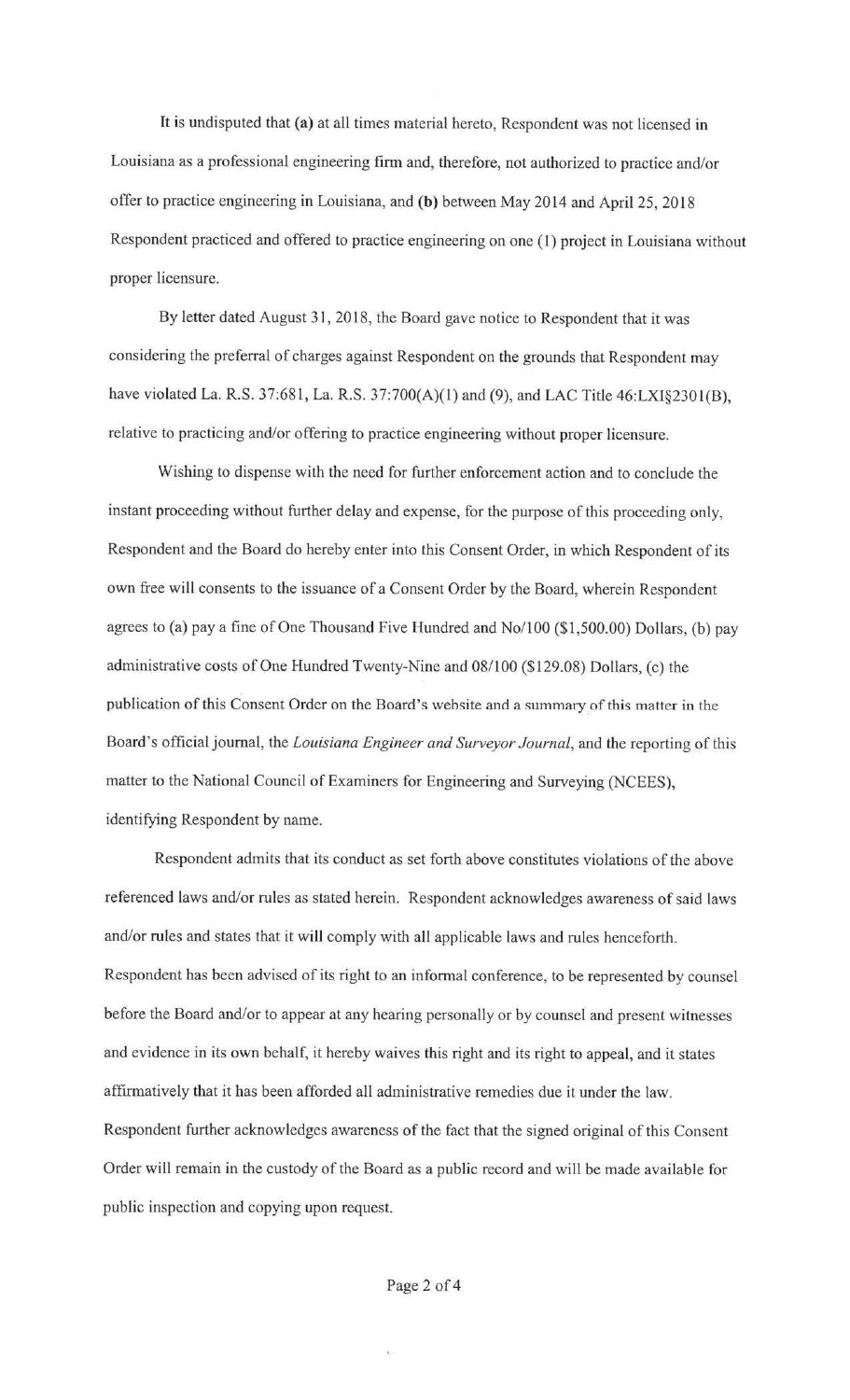Therefore, in consideration of the foregoing and by signing this Consent Order, Respondent does hereby waive its right to an informal conference, to a hearing before the Board, to the presenting of evidence and witnesses on its behalf, to Findings of Fact and Conclusions of Law in this case, and to judicial review of this Consent Order.

Respondent hereby represents that (a) it fully understands the meaning and intent of this Consent Order, including but not limited to its final and binding effect, (b) it has voluntarily entered into this Consent Order and that no other promise or agreement of any kind has been made to or with it by any person whatsoever to cause the execution of this instrument and (c) the sanctions set forth in this Consent Order do not prevent the Board from taking further disciplinary or enforcement action against Respondent on matters not specifically addressed in this Consent Order.

WHEREFORE, the Louisiana Professional Engineering and Land Surveying Board and Respondent agree that:

l. Respondent shall pay a fine of One Thousand Five Hundred and No/ 100 (\$1,500.00) Dollars, which shall be tendered to the Board by certified check payable to the Board, due upon the signing of this Consent Order; and

2. Respondent shall pay administrative costs of One Hundred Twenty-Nine and 08/100 (\$129.08) Dollars, which shall be tendered to the Board by certified check payable to the Board, due upon the signing of this Consent Order; and

3. This Consent Order shall be published on the Board's website and a summary of this matter shall be printed in the official journal of the Board, the *Louisiana Engineer and Surveyor Journal,* and reported to the National Council of Examiners for Engineering and Surveying (NCEES), identifying Respondent by name; and

4. This Consent Order shall not become effective unless and until it is accepted and signed by and on behalf of the Board. Should the Board not accept and sign this Consent Order, it is agreed that presentation of this matter to the Board shall not prejudice the Board or any of its members, staff, attorneys or representatives from further participation, consideration, or resolution of any further proceedings herein.